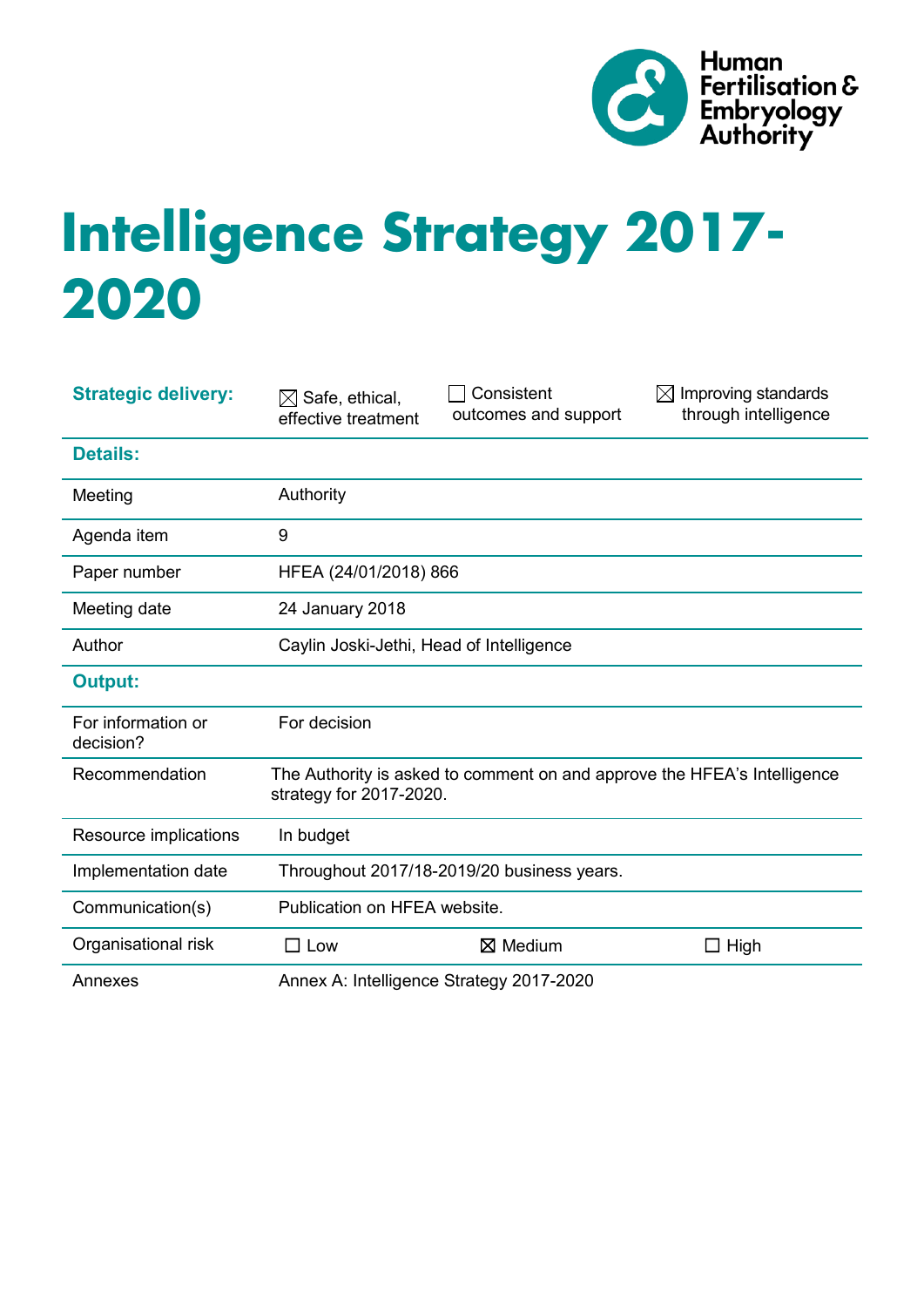# **1. Summary**

- **1.1.** Our 2017-2020 vision for high quality care for everyone affected by fertility treatment sets out a bold new ambition to improve standards through using intelligence.
- **1.2.** We recognise that we are 'information rich'. We maintain the world's foremost Register of fertility treatments, have a unique insight into fertility clinics through our regulatory function, interact with patients, stakeholders and the public through various channels, and hold a range of other specialist knowledge. The new Intelligence team has been created in the recognition that improvements will not come from information alone, but from high quality analysis and an organisation-wide focus on using this information to make decisions which improve standards for patients.
- **1.3.** This strategy sets out how we will build on the successes of the Information for Quality programme, supporting the organisation to get the most value out of the new clinic portal and website, enhanced patient feedback mechanisms, the restructured Register of treatments and outcomes, and new data submission system.
- **1.4.** This Intelligence strategy places patient experience at its heart by developing services which enable patients to act as their own advocates and involving them in shaping aspects of sector development. This reflects our aim to recognise that patient experience, alongside the expertise of care professionals, is a valuable tool that can be used to improve standards. We will also use the full extent of our organisational knowledge to ensure robust evidence is used by all stakeholders to drive sustainable self-improvement in clinics.

# **2. Development of the strategy**

- **2.1.** The Intelligence team developed its strategy through a process of reviewing existing systems and worked closely with teams across the organisation to identify areas to build upon.
- **2.2.** We also took advantage of early opportunities to gain input into the strategy with key stakeholders, which included the Scientific and Clinical Advances Advisory Committee (SCAAC), Authority and members of the research community. This means elements of the strategy have already been agreed in principle by the Authority.
- **2.3.** We would like to thank everyone involved in developing the strategy, recognising that it required significant investment beyond everyone's existing workloads. We are confident in our strategic direction, and ready to agree the final document so that we can begin delivering the outcomes we have committed to, and subsequently publish it on our website.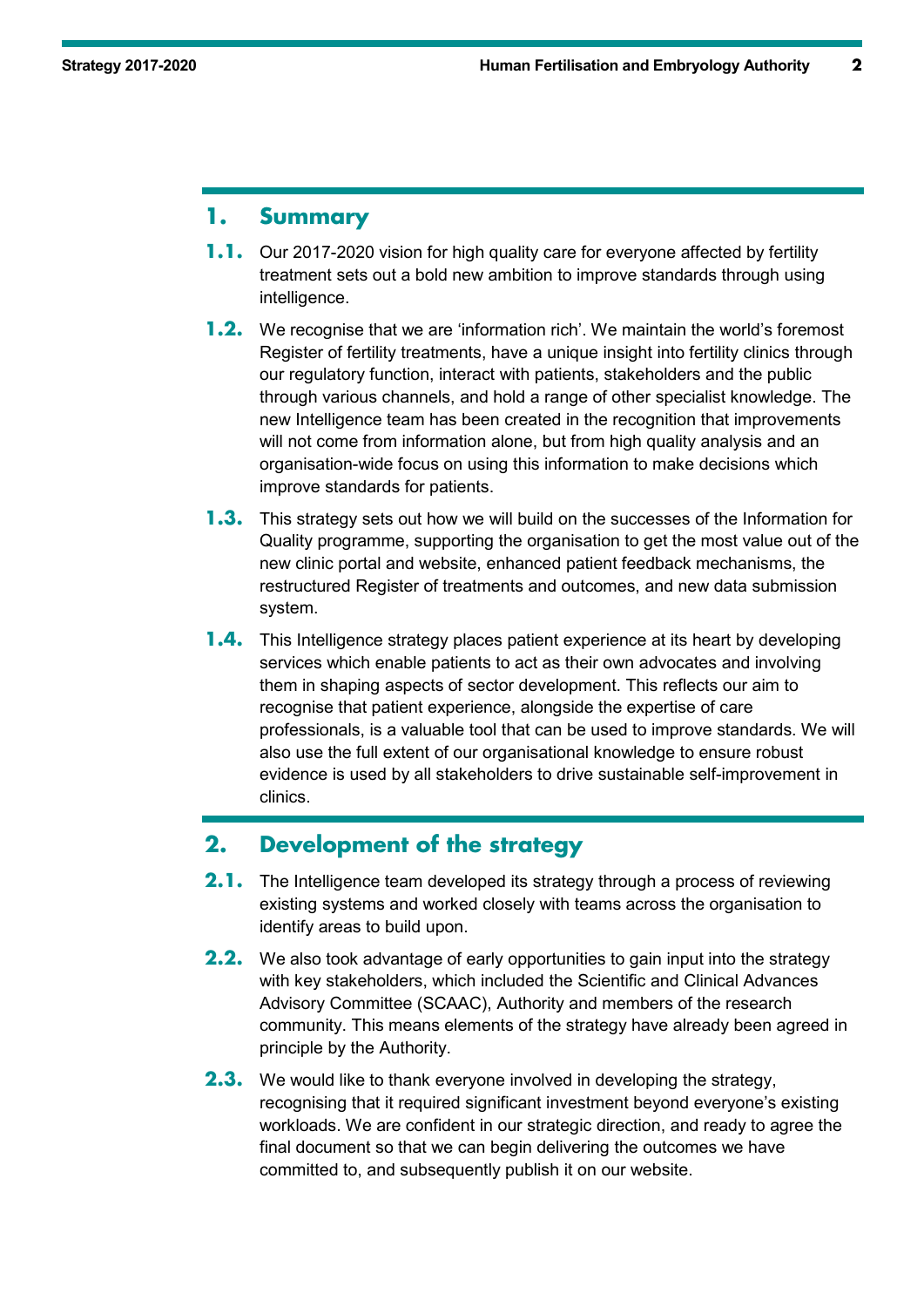**2.4.** The executive's corporate management group (CMG) has agreed the approach, and considered the implementation of the strategy across the next two annual business plans through to the end of the 2017-2020 strategy.

# **3. Delivery of the strategy**

- **3.1.** The Intelligence team's ability to deliver the strategy relies upon strong collaborative relationships and robust information sharing processes across the HFEA.
- **3.2.** Our commitments in the Intelligence strategy (Annex A) are aligned with the aims set out in our 2017-2020 organisational strategy. A summary of the Intelligence strategy is provided below, and a few elements are discussed in detail.
- **3.3.** We set out a programme of publications which respond to emerging policy areas, feedback from patients and enhance related workstreams, such as ensuring greater awareness of research and evidence-based practice.
- **3.4.** We will deliver on two programmes of work relating to good value fertility services: one, working with NHS England and others to promote equality of access and incentivising improved performance; and the second, to inform future discussions around HFEA fees, ensuring we continue to recover the full cost of regulation and provide value for money.
- **3.5.** We aim to synthesise the broad range of evidence held across the organisation, using this to enhance our understanding of factors driving changes in performance and being responsive to emerging needs, resulting in more targeted interventions and patient information.
- **3.6.** We will work in partnerships with patients and individuals affected by assisted reproduction to understand their experiences, perceptions and needs. We will use this to inform our publications and incentivise improved quality of patient care in clinics.
- **3.7.** We will capitalise on recent system improvements to deliver more standardised approaches to information sharing and provision, facilitating relationships with the research community, and working with data producers, users and stakeholders in other organisations to meet best practice standards and deliver joined up approaches to problems.

# **4. Patient-focused publications**

**4.1.** The strategy contains a proposal for two new publications whose scope and titles are in development.

#### **Media stories and research: what does the evidence tell us?**

**4.2.** This report will provide a 'myth-busting' approach to public information needs, offering a patient-friendly evidence-based discussion around stories and perceptions within the media. This aims to promote greater societal awareness of evidence-based practice, support our wider work relating to treatment add-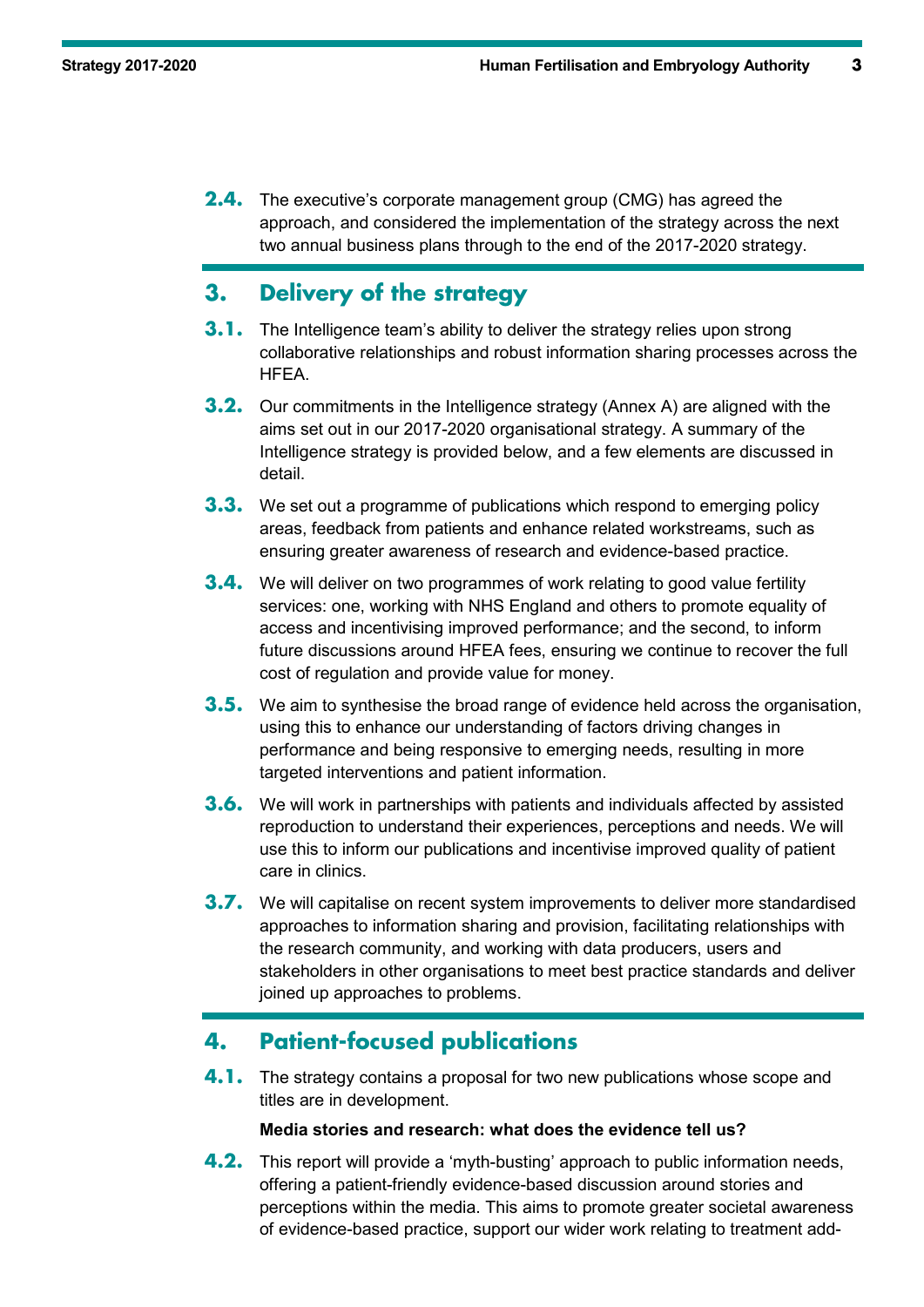-

ons, raise understanding of the role of research in driving improvements and fulfil our commitments to ensure patients can make informed choices.

#### **Patient voices: what does good practice in clinics look like?**

**4.3.** This report will build on feedback from patients, inspectors and the information available on the new website, drawing together the factors that patients should consider when choosing a fertility clinic and highlighting examples of good practice. It could provide an evidence-base for patients against which to benchmark elements of patient care being offered at clinics, helping patients to advocate for improved services and incentivising a more equitable experience across the UK.

## **5. Patient care quality mark**

- **5.1.** This proposal builds upon the principles of co-production, which is gaining increasing popularity across the public sector, particularly within health, social care and education.
- **5.2.** Co-production is defined<sup>[1](#page-3-0)</sup> within the Care Act as when "an individual [influences] the support and services [they] receive, or when groups of people get together to influence the way that services are designed, commissioned and delivered".
- **5.3.** Co-production acknowledges that individuals affected by ART have knowledge and experience that can be used to help make services better, not only for themselves but for other people who need them. It means that power is shared more equally between those who use services and those who provide them.
- **5.4.** There is currently no blueprint for high quality patient care above and beyond compliance with the Code of Practice, however, through working in partnership with patients, it is believed we could create a framework of commonly agreed principles which define excellent patient care.
- **5.5.** This proposal for a 'patient care quality mark' recognises that for patients, regulatory compliance against the Code of Practice only forms part of their experience, satisfaction and outcomes.
- **5.6.** The quality mark would be a voluntary scheme for those clinics that want to benchmark their patient care quality. Once clinics are able to demonstrate they have met the framework criteria, they can be assessed and awarded the mark.
- **5.7.** We recognise the long-term commitment of this proposal, the need to engage widely with the sector, the public and individuals affected by ART, and the need to pilot and scope a range of options for delivery.
- **5.8.** It is important to note that this is not proposed as a regulatory requirement for clinics and that there will be involvement from a range of stakeholders in determining the framework to ensure that patient expectations and desires are

<span id="page-3-0"></span><sup>1</sup> Department of Health. (2014). Care and Support Statutory Guidance: Issued Under the Care Act 2014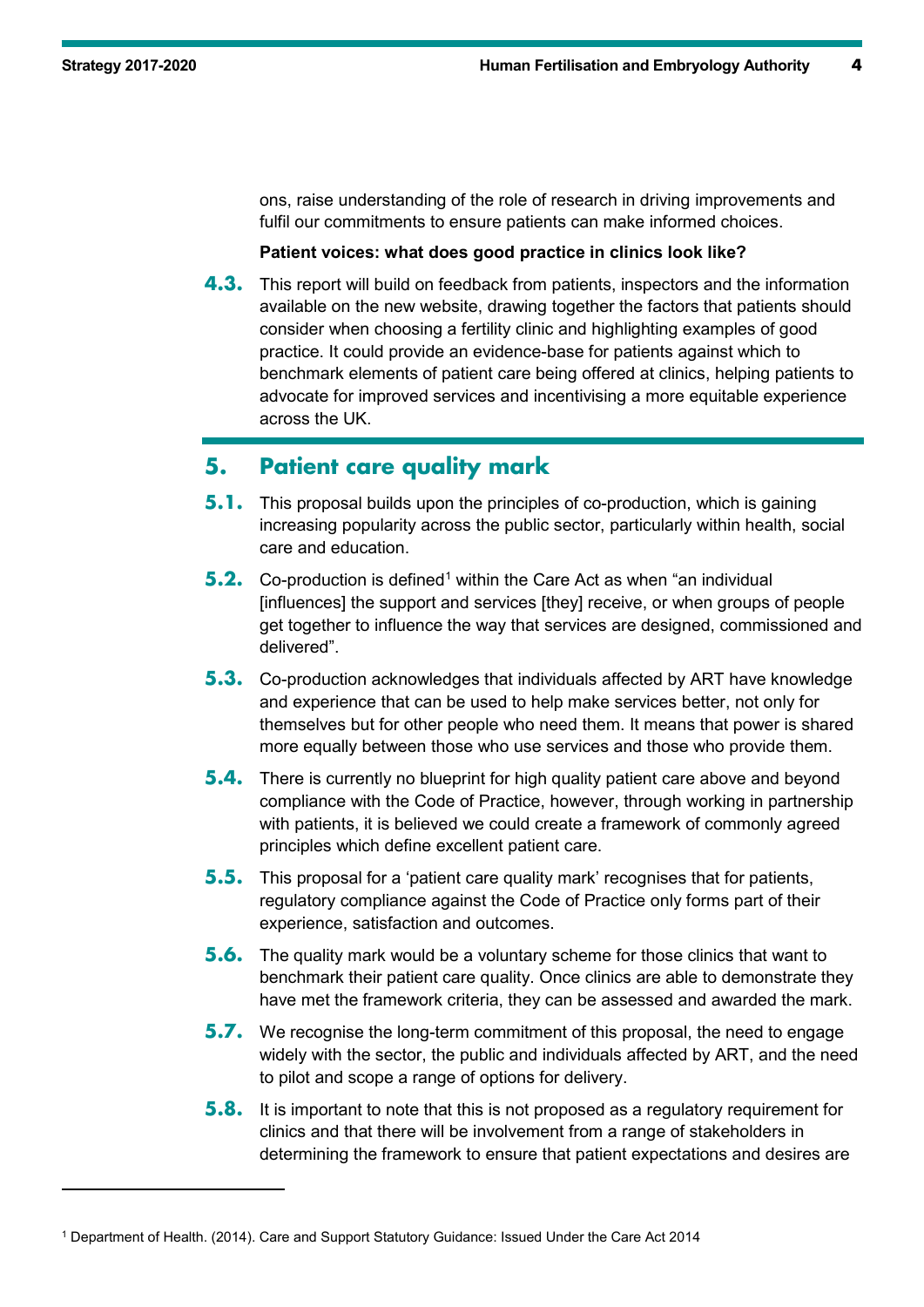not prioritised above clinical safety or other relevant issues. There is also a need to recognise that this proposal represents a longer-term project that may not be fully completed, or improvements realised, within the period covered by this Intelligence strategy.

- **5.9.** Some of the potential options for design and delivery could include:
	- partnering with a patient-advocacy group to aid in delivery and roll out of the framework
	- introducing 'patient inspectors' who could assess clinics against the framework
	- embedding the patient care quality mark within the existing inspection process
- **5.10.** Expected benefits of delivering a patient care quality framework under the principles of co-production include:
	- delivering a framework which clinics can use to audit, plan and evaluate their services
	- supporting our leadership drive in which PRs should aspire to excellent quality care for patients
	- power and control is fairer and more equally shared to ensure that individuals affected by fertility treatment have a say in deciding how services should work
	- giving clinics the confidence that their service is based on evidence informed by patients
	- improving the experiences of people using services provided for ART
	- building stakeholder networks and ensuring that assets, including individuals, are better valued and used

# **6. National patient survey**

- **6.1.** The intelligence strategy offers a commitment to help clinics gain more value from their own feedback by, for example, facilitating a national patient feedback survey. This proposal could gather opinions from patients about their experience of fertility treatment, asking them to provide honest feedback on their experiences.
- **6.2.** It could provide an influential source of public information about fertility treatment and offer patients a collective voice to help shape the future of the sector and their institution for current and future patients.
- **6.3.** Results from the survey could help provide a broader picture of the quality of fertility services across the UK which would complement our clinics level patient feedback mechanisms, raise awareness of the HFEA and our role, and raise awareness of the CaFC Rate Your Clinic pages.
- **6.4.** Additional benefits from a national patient survey could include: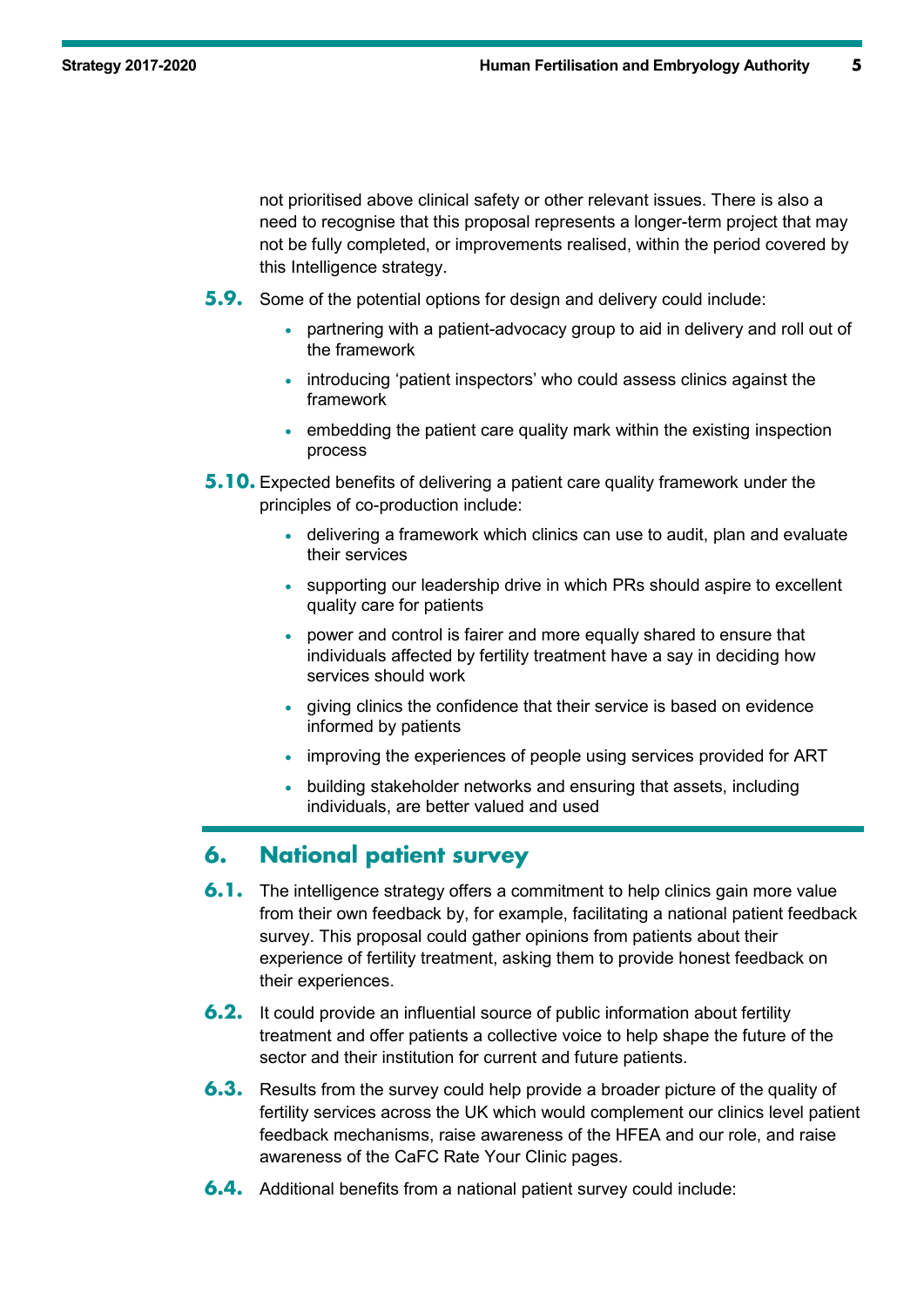- Clinic-level data used to identify areas of strength and weakness, and used to effect changes designed to improve patient experience
- Reduced variation nationally in the quality of patient care
- Results feeding into the HFEA's quality assurance and inspection process to target the inspection process
- Validating our CaFC patient feedback and inspection processes to ensure that patients are able to make informed decisions

## **7. Next steps**

**7.1.** The strategy, once approved by the Authority, will be published on our website and used to inform our programme of work until 2020.

# **8. Recommendation**

**8.1.** The Authority is asked to comment on and approve the HFEA's Intelligence strategy for 2017-2020.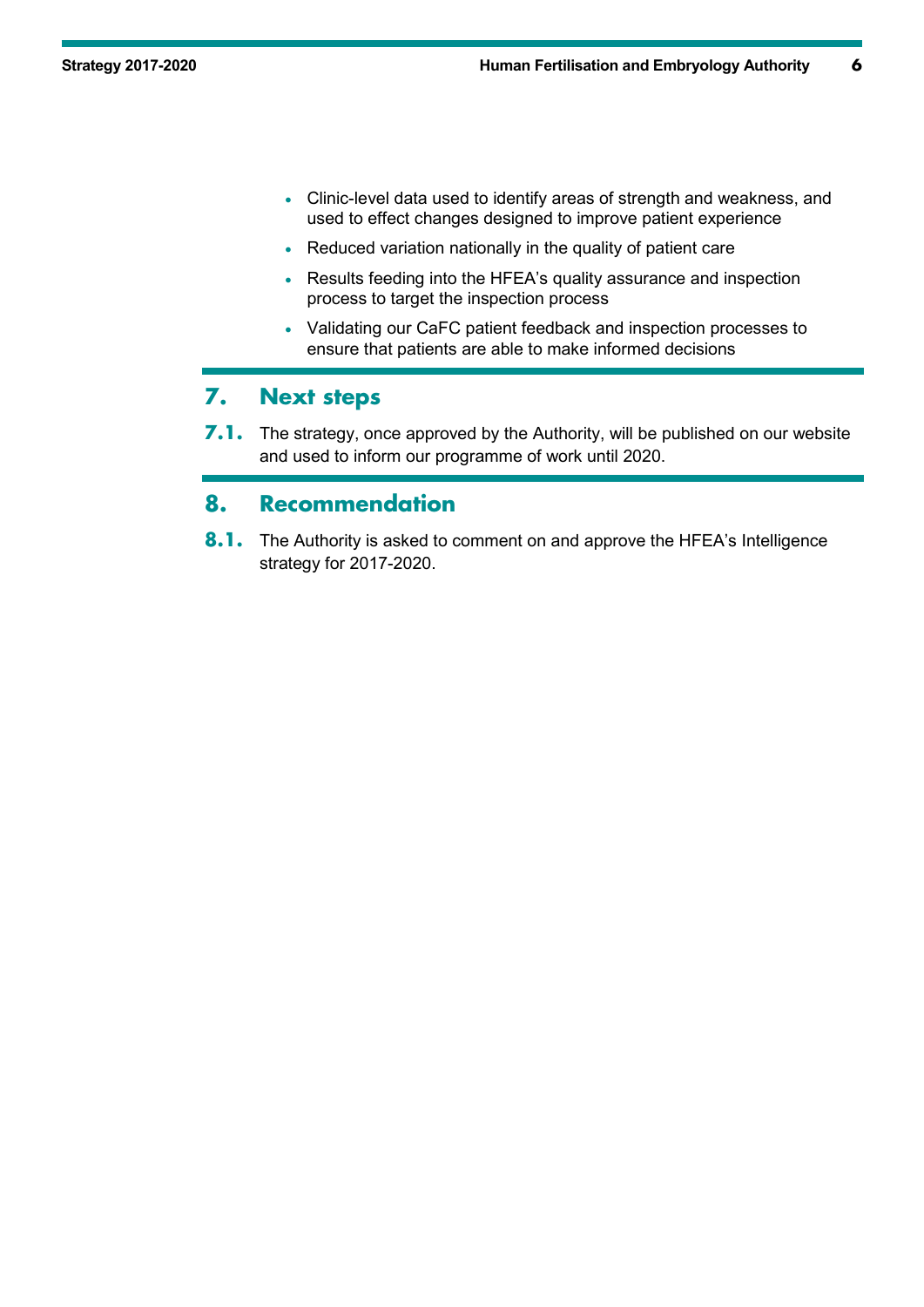

# **Intelligence Strategy 2017/18-2019/20**

# **Improve standards through intelligence**

Our 2017-2020 vision for high quality care for everyone affected by fertility treatment sets out a bold new ambition to improve standards through using intelligence. We define intelligence as going 'beyond the data', turning insight - gained from synthesising and analysing a broad range of information - into actionable recommendations for how we, as an organisation, can improve standards.

We recognise that we are 'information rich'. We maintain the world's foremost Register of fertility treatments, have a unique insight into fertility clinics through our regulatory function, interact with patients, stakeholders and the public through various channels, and hold a range of other specialist knowledge. The new intelligence team has been created in the recognition that improvements will not come from information alone, but from high quality analysis and an organisation-wide focus on using this information to make decisions which improve standards for patients.

This intelligence strategy places patient experience at its heart by developing services which enable patients to act as their own advocates and involving them in shaping sector development bridging the gap between patients, the HFEA and clinics to improve standards. Alongside this, we will use the full extent of our organisational knowledge to ensure robust evidence is used by all stakeholders to drive sustainable self-improvement in clinics.

# **Principles upon which we will work**

**Impact:** we will pursue ideas and work in ways which generate impact for patients, the sector and society as a whole

**Transparent:** we will share knowledge within the context of promoting an open, enquiring, and informed society, recognising that this fosters the progress of research and benefits patients, the sector and society as a whole

**Targeted and accessible:** we will ensure the information and services we provide are evidence-based, accessible and that more people receive the information they need in a meaningful way

**Collaborative:** we will build strategic partnerships within, and external to, the HFEA and foster excellent relationships with patients to promote sustainable sector-wide improvement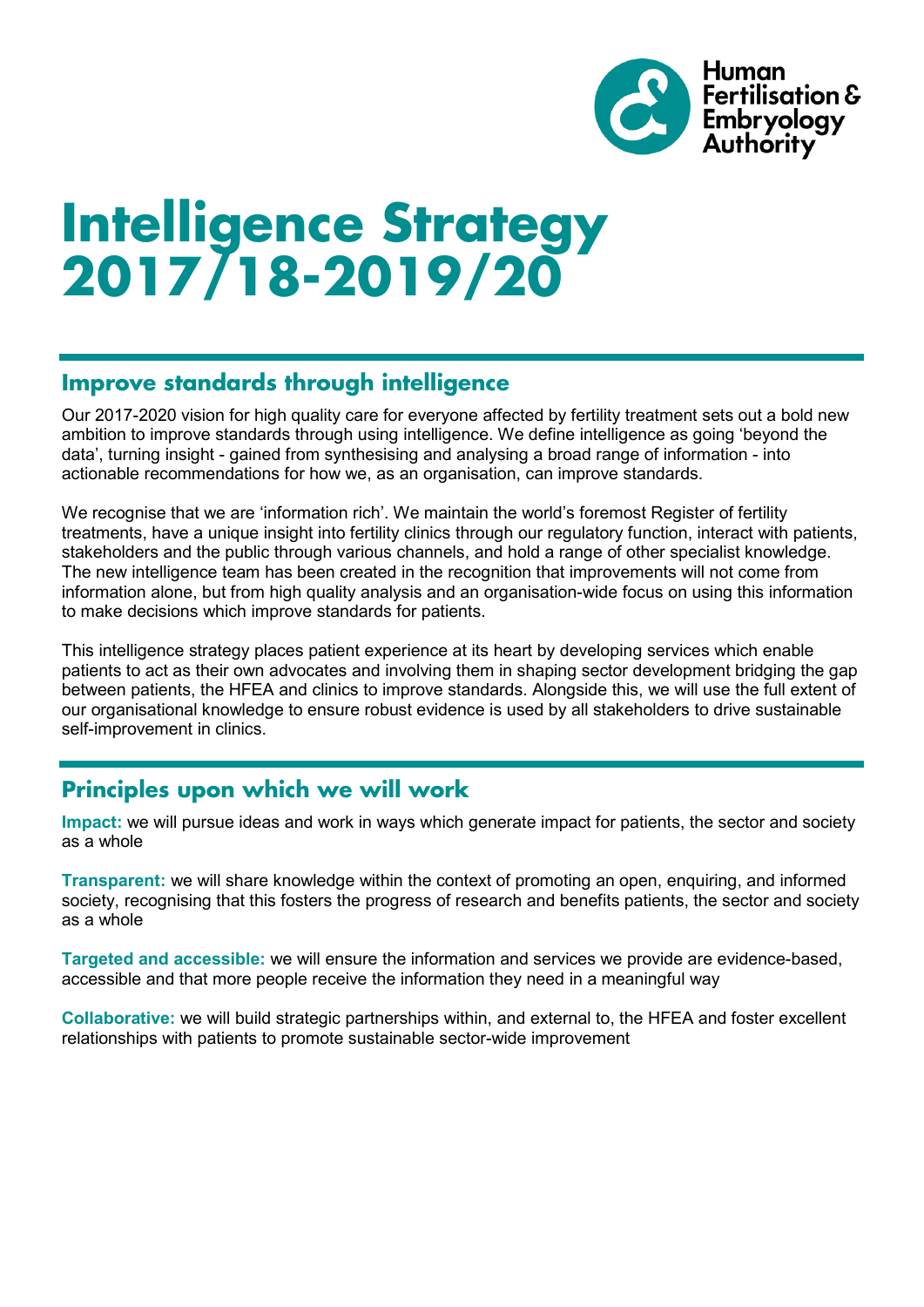# **How we will achieve our aim**

Our aims support our 2017-2020 strategic objectives and describe how we will work towards our vision by focusing on patient experience and sector-level monitoring.

## **Aim: Use our data and intelligence to drive quality improvements for patients**

Publish high quality and accessible information:

- Fertility trends report on treatment outcomes
- State of the fertility sector report on performance in clinics and laboratories
- Treatment specific information, such as on egg freezing and donor conception treatment
- Media stories and research: what does the evidence tell us?
- Patient voices: what does good practice in clinics look like?
- Ad hoc briefings on emerging topics of interest

**What will we do? What difference will it make?**

- We will be more focused on analysing information and using what it's telling us to inform our priorities, policies and future work
- Patients will be informed in an accessible and meaningful way about the effectiveness and safety of services
- Clinics will be able to benchmark their performance and identify how to self-improve
- People will continue to turn to us for clear. unbiased and trusted information
- There will be evidence to drive change and inform public and sector debates

## **Aim: Patients and NHS commissioners receive good value fertility services**

#### **What will we do? What difference will it make?**

- Work with NHS England and other organsations to deliver a benchmark price, commissioning guidance and outcomes-based tariff
- Explore the views of patients on their financial expectations and experiences
- Share benchmark data with NHS commissioners
- Use available data to understand the factors driving treatment activity and deliver an income forecasting model to inform treatment fees

• Reduced variation in the price of treatment

- We will continue to support the NHS in its endeavor to pay a fair price for fertility services
- Patients will have realistic expectations for the cost of treatment
- An evidence-based assessment for future income
- Patients are provided with value for money and transparent information about HFEA fees

## **Aim: Targeted and responsive regulatory interventions in the interests of quality**

- Regularly review enquiries, complaints, FOIs and PQs, incidents, inspection reports, and qualitative feedback from all stakeholders
- Develop key indicators and use these for regular sector-level reviews of statistical outcomes to understand how overall performance is changing

#### **What will we do? What difference will it make?**

- A shared understanding of 'good sector performance' across the organisation
- We will be more focused on analysing information and using what it's telling us to inform our priorities, policies and future work
- Increased quality and consistency across clinics
- Increased value for money